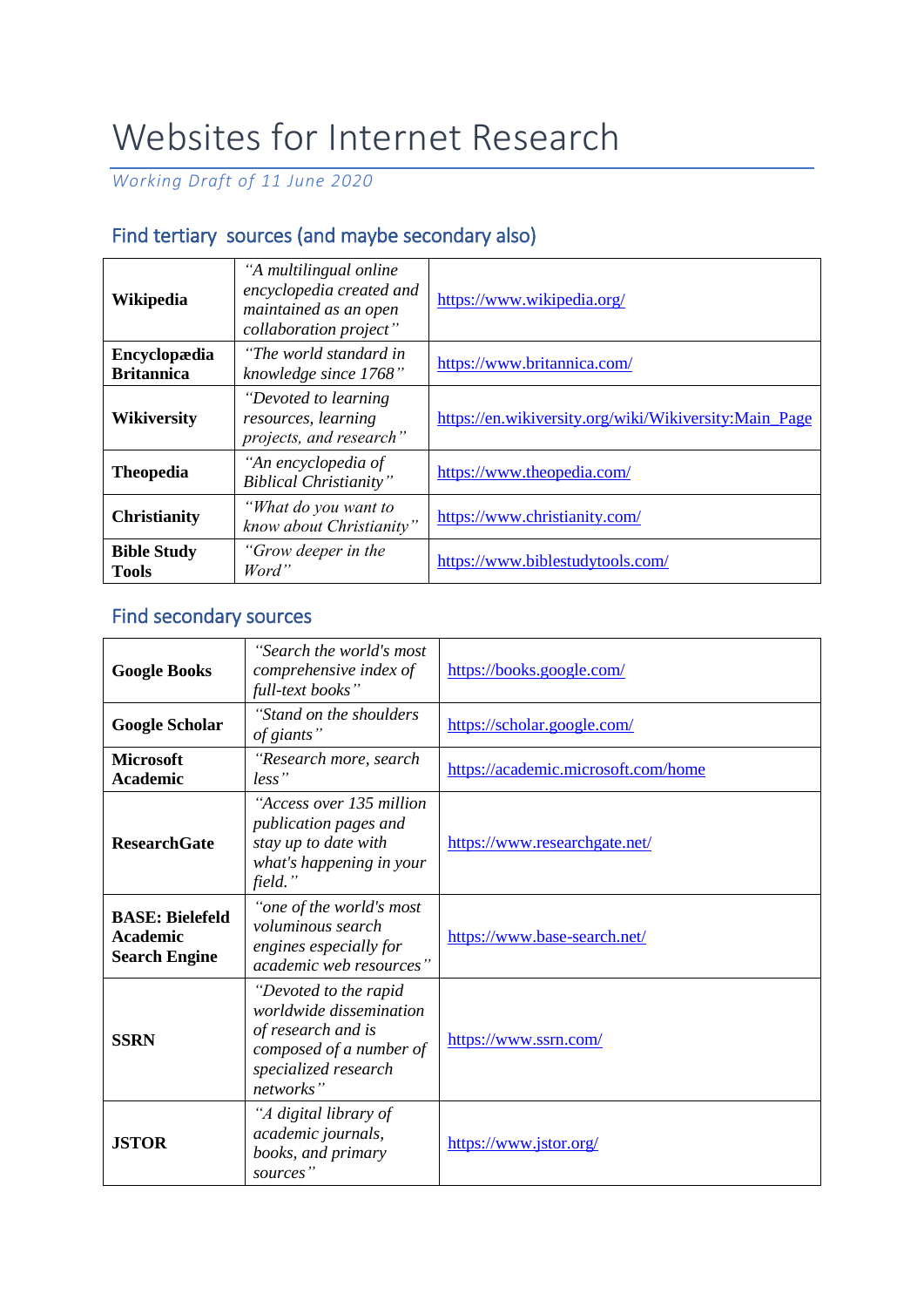| <b>Religion Online</b>                                    | "Designed to assist<br>teachers, scholars and<br>general "seekers" who<br>are interested in<br>exploring religious<br>issues"                                                 | https://www.religion-online.org/                                                                                                                       |
|-----------------------------------------------------------|-------------------------------------------------------------------------------------------------------------------------------------------------------------------------------|--------------------------------------------------------------------------------------------------------------------------------------------------------|
| <b>The Voice</b>                                          | "Biblical and theological<br>resources for growing<br>Christians"                                                                                                             | http://crivoice.org/                                                                                                                                   |
| <b>The Gospel</b><br><b>Coalition</b>                     | "Exists to equip the next<br>generation of believers,<br>pastors, and church<br>leaders to shape life and<br>ministry around the<br>gospel"                                   | https://www.thegospelcoalition.org/                                                                                                                    |
| <b>Bible Odyssey:</b><br>People, Places,<br>and Passages  | "Explore the fascinating<br>origins of the Bible and<br><i>its eventful history</i> "                                                                                         | https://www.bibleodyssey.org/                                                                                                                          |
| <b>Biblical Studies</b>                                   | "Making Biblical<br>scholarship accessible<br>since 2001"                                                                                                                     | https://biblicalstudies.org.uk/                                                                                                                        |
| <b>BibleProject</b>                                       | "Learn the Bible for free<br>online"                                                                                                                                          | https://bibleproject.com/                                                                                                                              |
| <b>Bible Hub</b>                                          | "Library, Free<br>Downloads, eBibles"                                                                                                                                         | https://biblehub.com/                                                                                                                                  |
| <b>JCU Biblical</b><br><b>Studies</b>                     | "Resources for studies of<br>the Bible and early<br>Christianity"                                                                                                             | http://webserv.jcu.edu/bible/                                                                                                                          |
| <b>Themelios</b>                                          | "A peer-reviewed<br>international evangelical<br>theological journal that<br>expounds on the historic<br>Christian faith                                                      | https://www.thegospelcoalition.org/themelios/                                                                                                          |
| Faith &<br>Leadership                                     | "A learning resource for<br>Christian leaders and<br>their institutions"                                                                                                      | https://faithandleadership.com/                                                                                                                        |
| <b>The</b><br><b>GlobalChurch</b><br>Project              | "Exploring the wisdom<br>and theologies of World<br>Christianity"                                                                                                             | https://theglobalchurchproject.com/                                                                                                                    |
| <b>Missio Dei</b>                                         | "A journal of missional<br>theology and praxis"                                                                                                                               | http://missiodeijournal.com/                                                                                                                           |
| Global<br><b>Missiology</b>                               | "Declare his glory<br>globally'<br>Ps. 96:3"                                                                                                                                  | http://www.globalmissiology.org/                                                                                                                       |
| <b>Melanesian</b><br><b>Journal</b> of<br><b>Theology</b> | "Established to stimulate"<br>theologi-cal writing in<br>Melanesia and to provide<br>a scholarly forum for<br>faculty and graduate<br>students of the MATS<br>member schools" | https://www.cltc.ac.pg/melanesian-journal-of-<br>theology-mit/<br>https://biblicalstudies.org.uk/articles_melanesian-<br>journal-theology_04.php#vol32 |